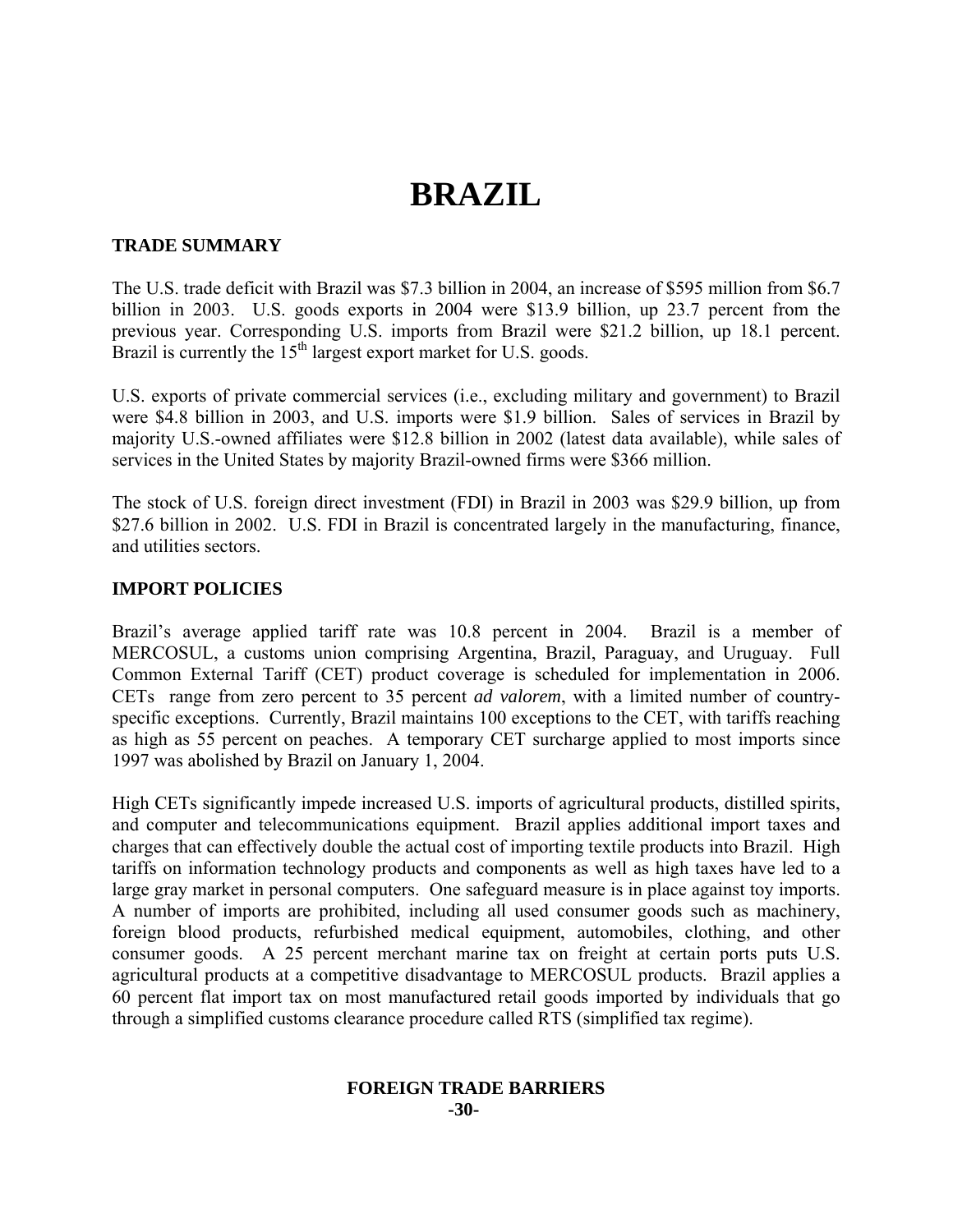# **Import Licensing/Customs Valuation**

All importers must register with the Secretariat of Foreign Trade (SECEX) to access the SISCOMEX computerized trade documentation system. SISCOMEX registration requirements are onerous, including a minimum capital requirement. In addition, fees are assessed for each import statement submitted through SISCOMEX. Most imports into Brazil are covered by an "automatic import license" regime. Brazil's non-automatic import licensing system includes imports of products that require authorization from specific ministries or agencies such as beverages (Ministry of Agriculture), pharmaceuticals (Ministry of Health), and arms and munitions (National Defense Ministry). Although a list of products subject to non-automatic import licensing procedures is published on the Brazilian Ministry of Development, Industry and Trade website, specific information related to non-automatic import license requirements and explanations for rejections of non-automatic import license applications are lacking. These measures have made importing into Brazil less transparent and more cumbersome for U.S. exporters.

U.S. companies continue to complain that Brazil employs a variety of customs-related non-tariff barriers. For example, product registrations from the Ministry of Health are required for imported processed food products and food supplement products. On March 1, 2000, the term of validity for such a registration was shortened. Registration fees for these imports, as well as for medical and pharmaceutical products, have increased significantly. Implementation of such import measures continues to have a negative impact on U.S. exports, especially given the high tariffs on medical equipment.

The United States has raised a concern with Brazil that the state of Rio de Janeiro administers the ICMS tax (a value-added tax collected by individual states) in a way that provides a preferential tax advantage to a Brazilian soda ash supplier located within the state. Similarly, some U.S. companies have raised concerns about the arbitrary application of various quotas and nonautomatic import licensing procedures, such as authorizations from the Federal Police and the Nuclear Regulatory Agency. For example, Brazil maintains extremely restrictive import quotas and requires non-automatic import license approval for imports of lithium compounds, including lithium carbonate and lithium hydroxide, citing the potential nuclear applications of these products. However, these products are widely available without restriction in global markets. The United States has raised this issue with Brazil on several occasions, both bilaterally and in the WTO. In addition, some U.S. companies have claimed that the manner in which the PIS/COFINS tax (a value-added tax collected by the federal government) has been applied to imports under the 2004 tax reform has disadvantaged imported goods vis-à-vis domestic manufactured goods.

# **FOREIGN TRADE BARRIERS -31-**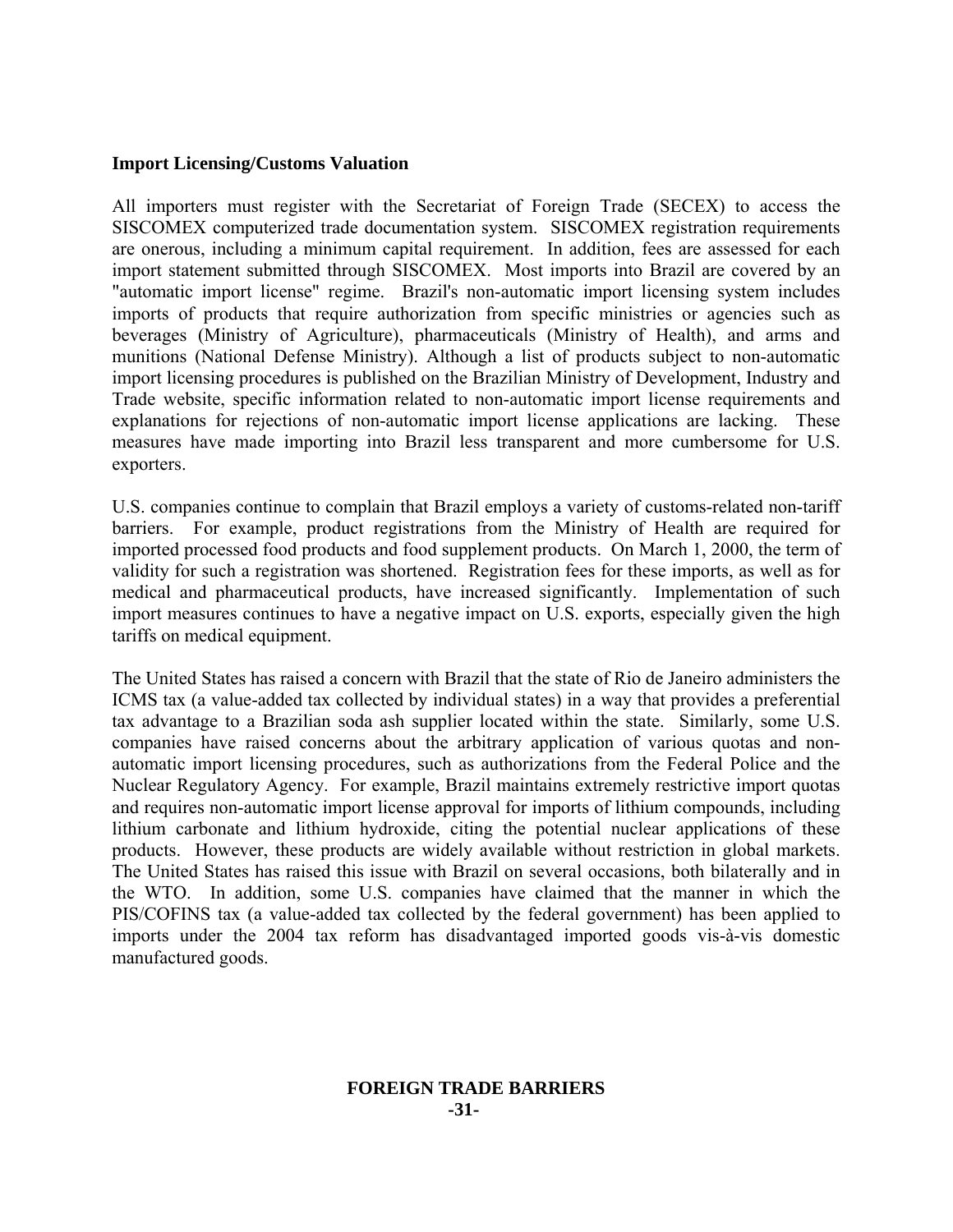# **STANDARDS, TESTING, LABELING AND CERTIFICATION**

# **Sanitary and Phytosanitary Measures**

While some progress has been made in the area of sanitary and phytosanitary measures, significant issues remain that restrict U.S. agricultural and food exports. For example, due to concerns about bovine spongiform encephalopathy (BSE), Brazil restricts U.S. exports of lowrisk beef and beef products without scientific justification and contrary to international standards. Brazil continues to prohibit the import of poultry and poultry products from the entire United States. Brazil has indicated that these restrictions are based, in part, on an alleged lack of reciprocity. Brazil's ban on durum and white wheat from the states of Washington, Oregon, Idaho, California, Nevada, and Arizona due to phytosanitary concerns remains in place. While the United States understands that some of these SPS measures are being rewritten, the ban continues to adversely affect U.S. agricultural exports.

# **Biotechnology**

Brazil has not been able to put into place a long-term regulatory framework for biotechnology. Congress did not pass the proposed Biosafety Bill in time for the 2004/2005 planting season, prompting the federal government to issue Provisional Measure 223 (MP223) on October 18, 2004 to allow the planting and commercialization of the 2004/05 soybean crop. On December 21, 2004, the Congress passed Law 11.092/05, which transformed an amended MP223 into a full-fledged law, and sent the measure on to President Lula for his signature. Many of the MP223's original provisions remain intact under Law 11.092/05. For instance, under the law, marketing of the biotechnology soybean crop is possible until January 31, 2006, with a possible 60-day extension. The law also continues to prohibit the sale of biotechnology soybean from the 2004/05 harvest for use as seed. Some farm organizations had sought an elimination of this restriction, which the Governor of Parana state has used to prohibit sales of biotechnology seeds in his state and to place restrictions on exports of biotechnology soybeans through the Port of Paranagua. Article 7 of Law 11.092/05 introduced a problematic requirement (not present in MP 223 as originally proposed by the Lula Administration) that manufacturers of biotechnology seeds show receipts prior to collecting payments for their product. As Law 11.092/05 also prohibits the sale of biotechnology seeds, it may prove difficult for seed manufacturers to obtain the necessary receipts. President Lula signed Law 11.092/05 in early January 2005. A Biosafety Bill, the current version of which would allow for seed sales to be legalized, remains before Congress.

# **GOVERNMENT PROCUREMENT**

Brazil is not a signatory to the WTO Agreement on Government Procurement, and transparency in its procurement processes could be improved. The U.S. Government has received complaints relating to practices that lead to non-transparent preferences for Brazilian products in procurement bids for government and non-profit hospitals, including favoring domestically

# **FOREIGN TRADE BARRIERS**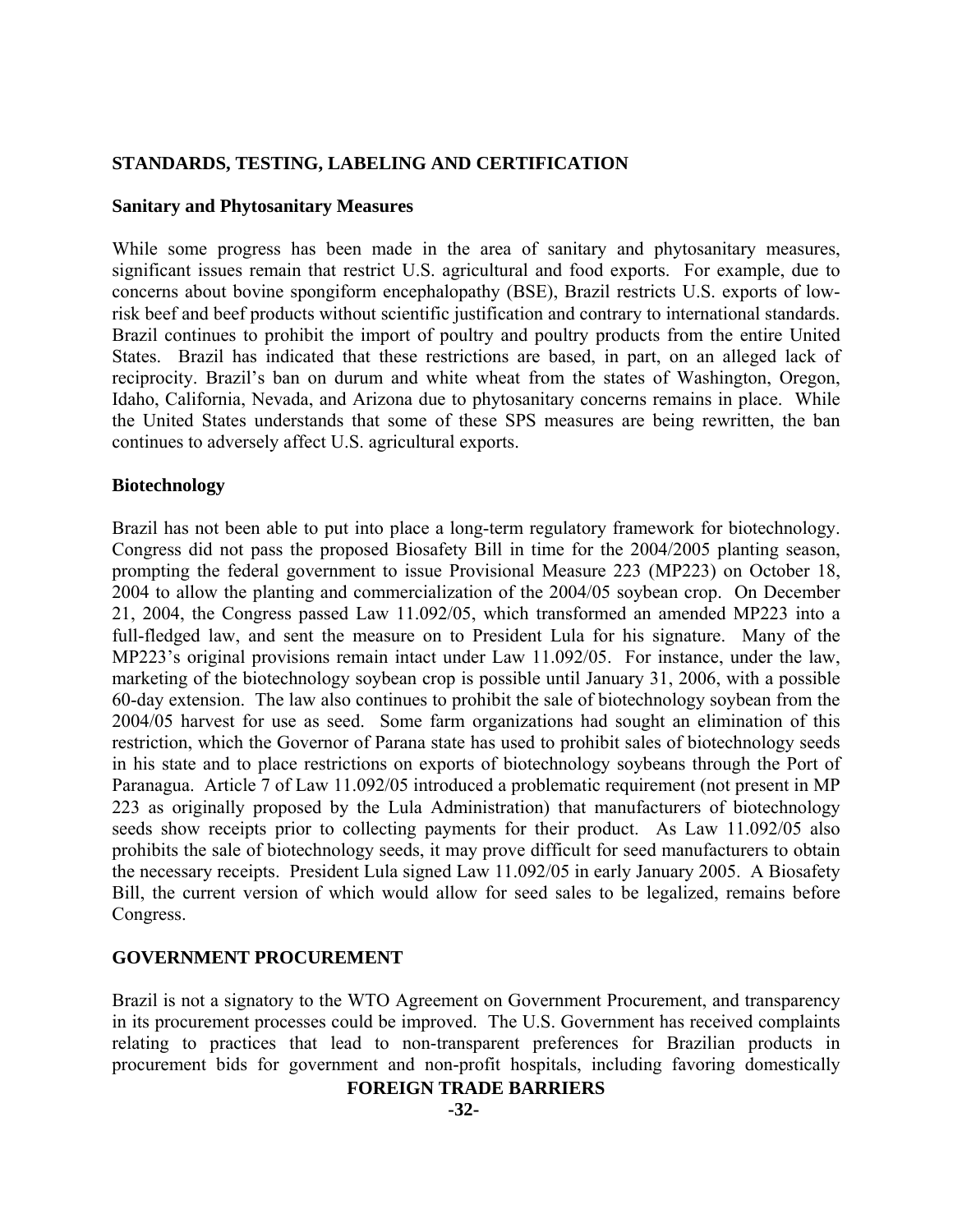produced "similars" over imported refurbished medical equipment. Limitations on foreign capital participation in procurement bids reportedly impair access for potential service providers in the energy and construction sectors. Brazilian federal, state and municipal governments, as well as related agencies and companies, in general follow a "buy national" policy. Law 8,666 (1993), which covers most government procurement other than informatics and telecommunications, requires non-discriminatory treatment for all bidders regardless of the nationality or origin of the product or service. However, the law's implementing regulations allow consideration of non-price factors giving preferences to certain goods produced in Brazil and stipulating local content requirements for eligibility for fiscal benefits. Decree 1,070 (1994), which regulates the procurement of information technology goods and services, requires federal agencies and parastatal entities to give preferences to locally produced computer products based on a complicated and nontransparent price/technology matrix. However, Brazil permits foreign companies to compete in any procurement-related multilateral development bank loans and opens selected procurements to international tenders.

# **EXPORT SUBSIDIES**

The Government of Brazil offers a variety of tax, tariff, and financing incentives to encourage production for export and the use of Brazilian-made inputs in domestic production. For example, Brazil's National Bank for Economic and Social Development (BNDES) provides long-term financing to Brazilian industries through several different programs. The interest rates charged on this financing are linked to international rates and are generally lower than the interest rates on alternative domestic financing. One BNDES program, FINAME, provides capital financing to Brazilian companies for, among other things, expansion and modernization projects as well as acquisition or leasing of new machinery and equipment. One goal of this program is to support the purchase of domestic over imported equipment and machinery. These programs can be used for financing capacity expansions and equipment purchases in industries such as steel.

# **INTELLECTUAL PROPERTY RIGHTS (IPR) PROTECTION**

# **Patents and Trademarks**

Brazil's industrial property law (Law 9,279/1996) became effective in May 1997. Concerns continue about a provision in Brazil's industrial property law that prohibits importation as a means of satisfying the requirement that a patent be "worked" in Brazil. This issue was the subject of a U.S. dispute settlement proceeding at the WTO, which was terminated without prejudice in June 2001. The dispute was terminated based on Brazil's commitment to provide advance notice to, and hold consultations with, the United States should it deem it necessary in the future to grant a compulsory license for failure to work a patent.

Law 10,196 (2001) includes some problematic provisions, including a requirement that Health Ministry approval be obtained prior to the issuance of a pharmaceutical patent. This raises

#### **FOREIGN TRADE BARRIERS -33-**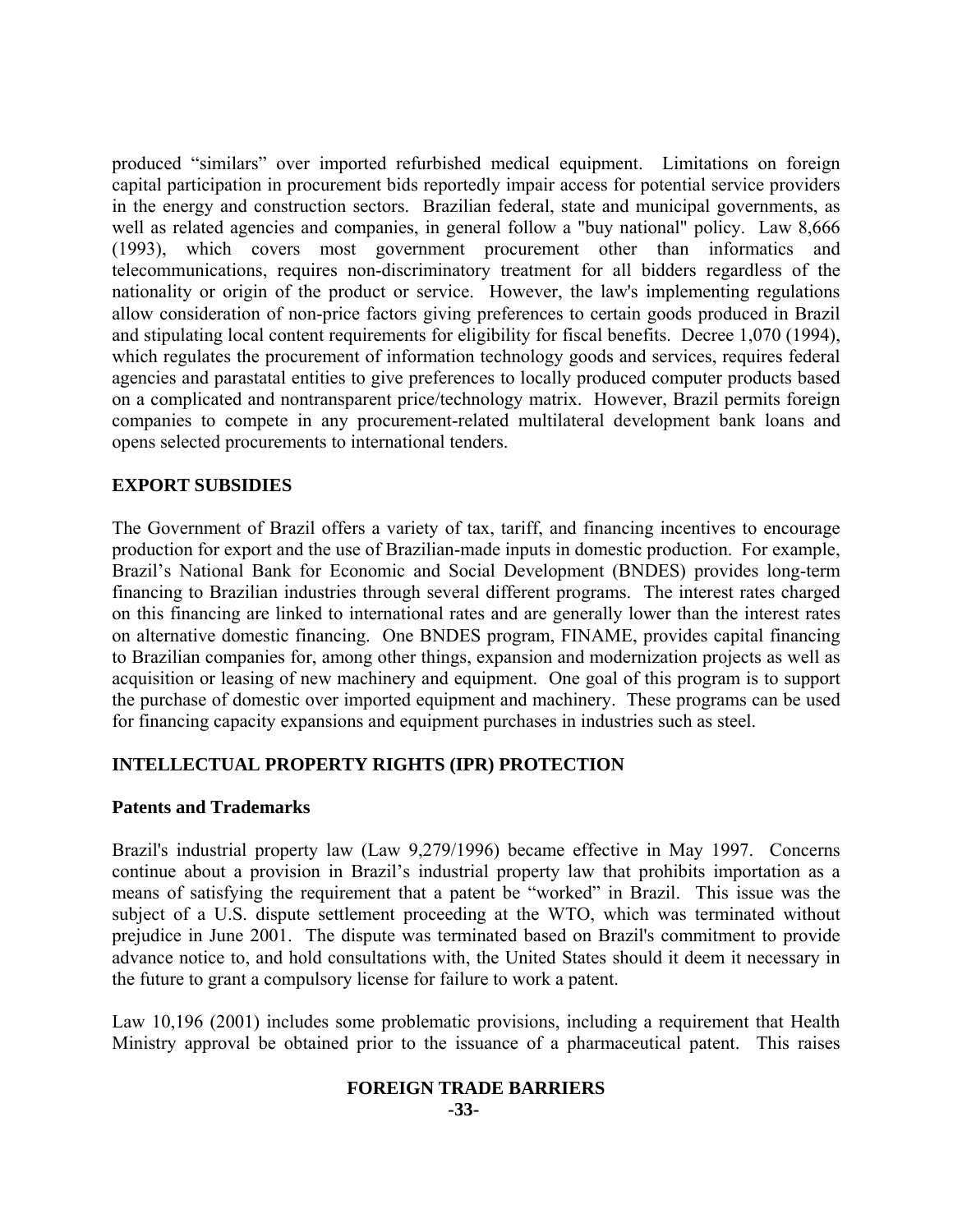concerns with respect to Article 27 of the TRIPS Agreement, and U.S. officials have raised this concern with their Brazilian counterparts.

The U.S. Government has also received complaints that unauthorized copies of pharmaceutical products have received sanitary registrations that rely on undisclosed tests and other confidential data, raising concerns of consistency with TRIPS Article 39.3.

Due to a lack of government focus and resources, Brazil's patent office, the National Institute for Industrial Property (INPI), has amassed a backlog of more than 60,000 patent applications -- an estimated 18,000 for pharmaceuticals -- and 500,000 trademark applications. In 2004, INPI received a \$10 million increase in its budget and authorization to hire an additional 500 employees over the next several years, 300 as patent examiners. Nonetheless, the Brazilian government projects it will take five to six years to work through the patent and trademark application backlogs.

Law 10,603 (2002) on data confidentiality covers pharmaceuticals for veterinary use, fertilizers, agrotoxins, and their components and related products; the law does not cover pharmaceuticals for human use. If the product is not commercialized within two years of the date of sanitary registration, third parties may request use of the data for registration purposes.

# **Copyrights**

Brazil's Law 9,610 (1998) on copyrights included changes intended to bring Brazil into compliance with the Berne Convention and TRIPS. A software law (1998) protects computer programs for 50 years as "literary works", and makes software infringement a fiscal and an intellectual property crime. Brazil is not a party to the WIPO Treaties on Copyright, and Performances and Phonograms.

Copyright enforcement remains weak. Despite Brazil's copyright law, losses from copyright infringement in Brazil have risen in recent years. According to the International Intellectual Property Alliance (IIPA), estimated losses due to piracy of copyrighted materials totaled \$931.9 million in 2004. Piracy problems have been particularly acute with respect to sound recordings and videocassettes, and an estimated 75 percent of audiocassettes sold are pirated copies. Piracy is a serious problem in other industries as well, including digital media and disc-based entertainment and business software. Despite inspections at border crossings, a substantial amount of pirated material continues to enter Brazil from Paraguay. Brazil has launched a MERCOSUL initiative to share intelligence and coordinate actions to combat piracy and smuggling in the Brazil-Paraguay-Argentine border area. Although a significant number of raids and seizures on the border and in the interior were carried out in 2004, the conviction rate remains low. Furthermore, the judicial process is often slow, and prison sentences are routinely commuted to fines, undermining efforts to create deterrence.

# **FOREIGN TRADE BARRIERS -34-**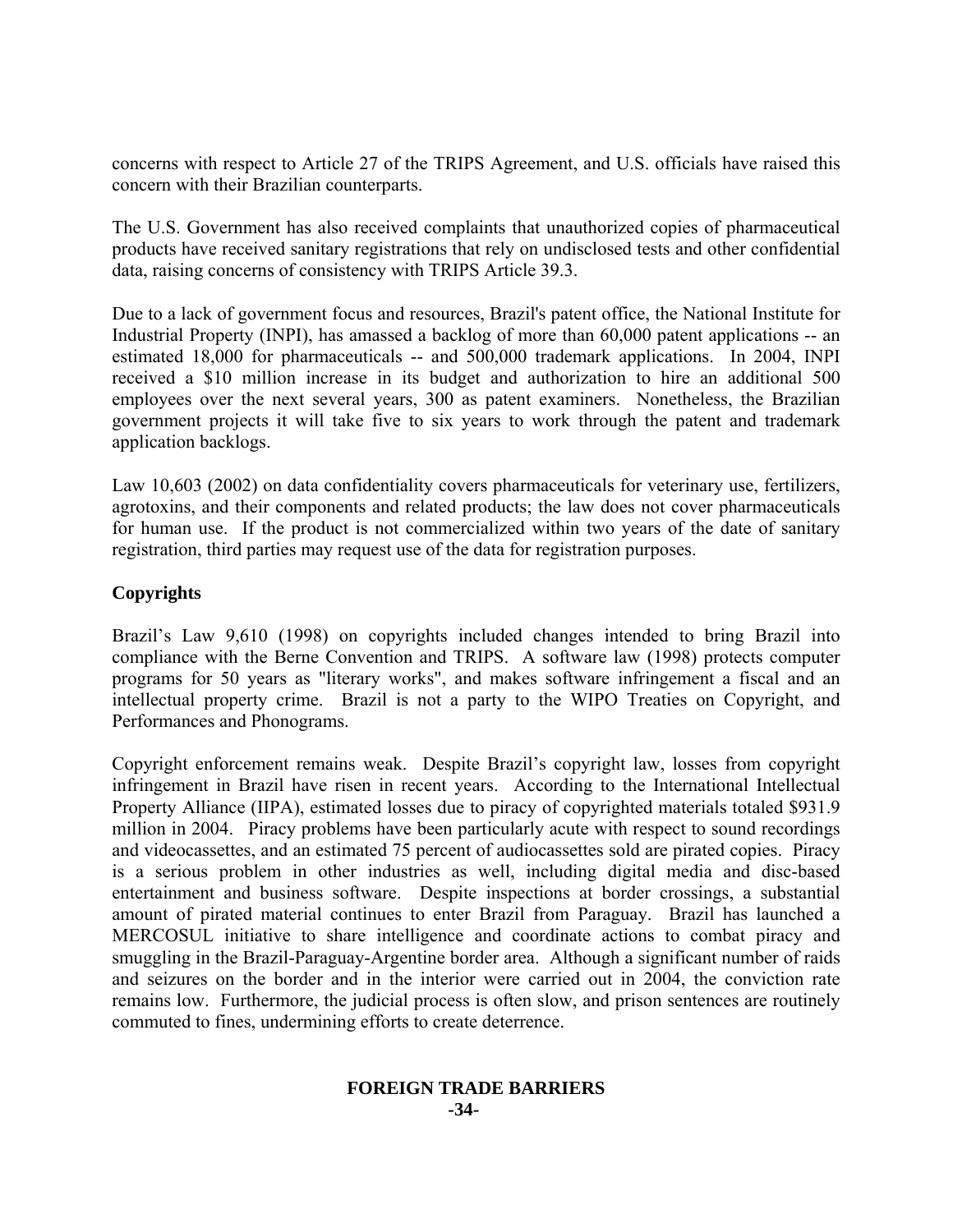On June 30, 2004, the Administration announced that it would continue to review Brazil's eligibility for GSP for a ninety-day period, which concluded on September 30, in response to a petition filed by the International Intellectual Property Alliance (IIPA) to remove Brazil's GSP benefits due to its failure to offer adequate protection to copyrighted materials. In a series of meetings during that period, the U.S. Government and the Brazilian government examined both steps taken and future plans to strengthen and improve copyright enforcement. As a result of these discussions, a number of key priorities and actions to combat copyright piracy through enforcement of existing laws have been identified. Accordingly, the United States and Brazil expect to maintain a dialogue on developments in this critical area. In the meantime, the review of the petition has been formally extended through March 31, 2005 in order to assess Brazil's progress.

# **SERVICES BARRIERS**

#### **Telecommunications**

Privatization within the telecommunications sector, which is based on the General Telecommunications Law of 1997, has presented regulatory challenges. In the fixed-line sector, interconnection charges and other incumbency advantages have provided strong barriers for entry, and the companies created during a transitional duopoly stage have not fared well.

Brazil has not yet ratified its original WTO basic telecommunications commitments. In 2001, Brazil withdrew its schedule of commitments because of concerns raised by certain WTO Members that it maintained the legal prerogative of the Executive Branch to limit foreign participation in this sector, thereby creating significant uncertainty for investors. This legal prerogative is contained in Brazil's 1997 General Law on Telecommunications and is inscribed in Brazil's constitution. While Brazil has not sought the constitutional change required to allow a revision of its offer to open up this sector, the current regulatory environment generally reflects the obligations contained in the WTO Basic Telecommunications Reference Paper.

#### **Audio Visual Services**

Foreign ownership of cable companies is limited to 49 percent, and the foreign owner must have a headquarters in Brazil and have had a presence in the country for the prior 10 years. Foreign cable and satellite television programmers are subject to an 11 percent remittance tax; however, the tax can be avoided if the programmer invests 3 percent of its remittances in co-production of Brazilian audio-visual services. National cable and satellite operators are subject to a fixed title levy on foreign content and foreign advertising released on their channels.

Law 10,610 (2002) limits foreign ownership in Brazilian media to 30 percent, including the print and "open broadcast" (non-cable) television sectors. Open television companies also have a regulation requiring that 80 percent of their programming content be domestic in origin.

#### **FOREIGN TRADE BARRIERS -35-**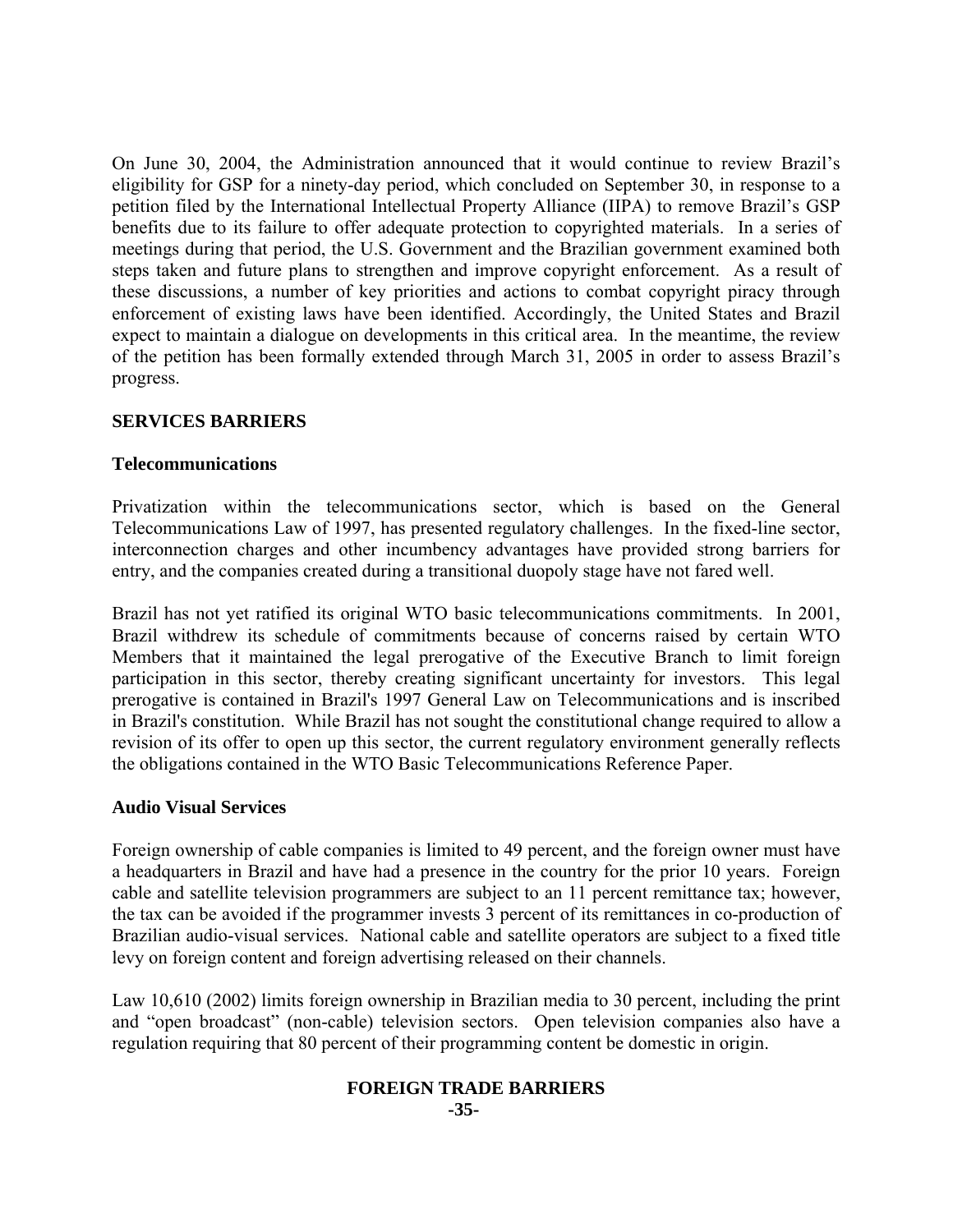Law 10,454 (2002) aims to promote the national film industry through creation of the National Film Agency (ANCINE) and through various regulatory measures. The law imposes a fixed title levy on the release of foreign films in theaters, foreign home entertainment products, and foreign programming for broadcast television. Remittances to foreign producers of audiovisual works are subject to a 25 percent income withholding tax. Brazilian distributors of foreign films are subject to a levy equal to 11 percent of their withholding taxes. This tax, called the CONDECINE (Contribution to the Development of a National Film Industry), is waived for the Brazilian distributor if the producer of the foreign audiovisual work agrees to invest an amount equal to 70 percent of the income withholding tax on their remittances in co-productions with Brazilian film companies. The CONDECINE tax is also levied on any foreign cinematographic or videophonographic advertisement. The fee may vary according to the advertising content and the transmission segment.

Brazil also requires that 100 percent of all films and television shows be printed locally. Importation of color prints for the theatrical and television markets is prohibited. A theatrical screen quota for local films is maintained at 63 days per calendar year. Quotas on domestic titles for home video distributors, while not currently enforced, present another potential hindrance to commerce.

# **Express Delivery Services**

A bill (PL 1491/99) that would reorganize the National Postal System remains under discussion in the Brazilian Congress. The current proposal would create a regulatory agency for postal services as well as a new Postal Company of Brazil, owned and operated by the federal government. Although the bill would end the government monopoly over postal services after a ten-year period, it would also create a monopoly on the delivery of certain types of correspondence and parcels that are not now subject to regulation, such as express delivery packages, thereby significantly inhibiting market access by U.S. firms. Brazil also applies a 60 percent flat import tax on most manufactured retail goods imported by individuals that go through a simplified customs clearance procedure called RTS (simplified tax regime) that is used by express delivery services.

# **Financial services**

Brazil has not yet ratified its commitments from the 1997 Financial Services negotiations or taken the necessary steps to make them binding under the GATS (accept the Fifth Protocol). Brazil is potentially South America's largest insurance market, and earnings from premiums have grown rapidly in recent years. In 1996, Brazil eliminated the distinction between foreign and domestic capital, and many major U.S. firms have since entered the market, mainly via joint ventures with established companies. However, foreign participation is limited to 50 percent of the capital of a company and to one third of its voting stock. Brazil maintains a governmentowned reinsurance monopoly, however, through the Brazil Reinsurance Institute (IRB). While a 1996 constitutional reform allowed the abolishment of the monopoly, private reinsurance

# **FOREIGN TRADE BARRIERS**